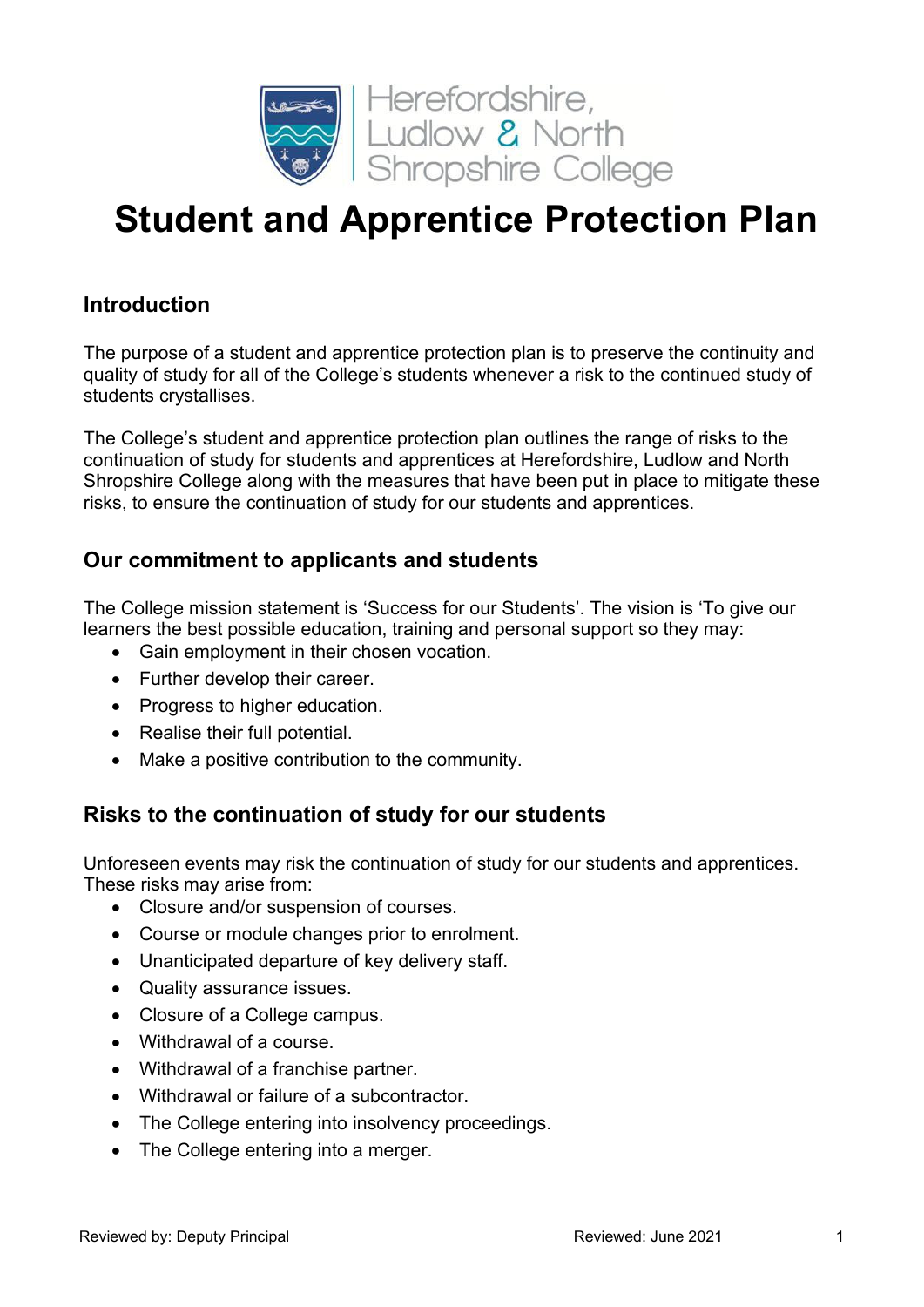# **Student and Apprentice Protection**

#### **Current students and apprentices**

All reasonable steps will be taken to minimise the risk of disruption and ensure the continuation of current students and apprentices. The College is committed to early communication of changes that may impact students and apprentices. In light of a risk crystallising, students and apprentices will be provided with clear information and options.

- Where possible current students/apprentices will be taught out and complete the course for which they are enrolled.
- Material changes (to the structure or content of the course) should not be made after enrolment, but where this is unavoidable students will be consulted at the earliest opportunity and, where practicable, their views shall be considered.
- Where it may be necessary to revise timetabling or to relocate to a different campus, or to deliver the course via alternative means, such as online learning, following consultation and agreement of the current students, an equality impact assessment will be conducted, and arrangements put in place.
- If students/apprentices feel they are adversely affected (except in the event of the College complying with government advice), they may cancel their contract with the College and claim a refund (where applicable). In order to ensure full compliance with the Consumer Rights Act 2015 and related regulations, students/apprentices will be given the fullest information, advice and guidance to enable them to make informed decisions about their next steps.
- Where continuation at the College is not possible, the College will support the students/apprentices by providing a range of options, for example, study at another location, study at the franchise partner, or transfer to another provider. The College will provide all necessary information, advice, guidance and support to facilitate students/apprentices in deciding which option to follow. The College has clear student/apprentice tracking procedures in place to record the amount of credit and academic progress achieved. The College Tutor and Academic Link tutor (where applicable) will support the students/apprentices based on their individual circumstances. It is recognised that the College may need to compensate or refund students/apprentices where there is demonstrable, material financial loss. The College has clear guidelines for refunding all or part of paid fees in the College's Fee and Remission Policy.